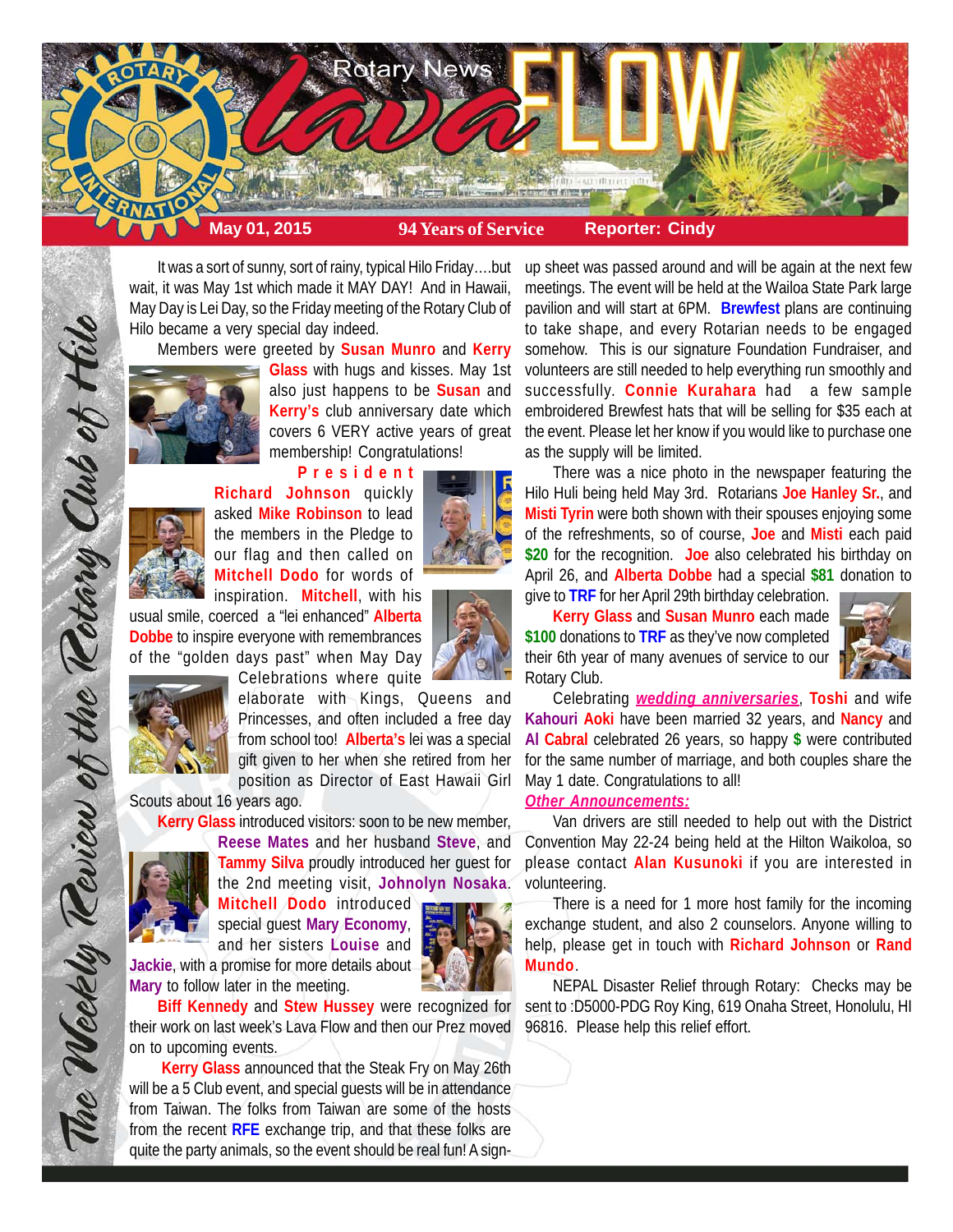## *Birthdays:*

**Steve Handy** May 02 **Stew Hussey** May 02 **Connie Kurohara** May 05 **Richard Johnson** May 16 **Theresa English** May 21 **Ian Birnie** May 28

#### *Club Anniversary:*

**Kerry Glass** May 01, 2009 (6) **Susan Munro** May 01, 2009 (6) **Mike Robinson** May 21, 1993 (22)

### *Wedding Anniversary:*

**Toshi & Kahori Aoki** May 1 (32) **Nancy & Al Cabral** May 1 (26) **Steve & Shari Handy** May 3 (17) **Tammy & Kala Silva** May 17 (21) **Joe & Diana Hanley** May 26 (31) **John & Anja McVickar** May 29 (40)

#### *Announcements:*

**May 8 -Megan Lamson Marine Debris & Plastic Pollution & Reduction May 15 - Marco Mangelsdorf Big Island owned utilities company proposal June 13 - 3rd Annual Brew Fest**

President .......................................... Richard Johnson President Elect ................................. Wally Wong Immediate Past President ............... Kerry Glass Vice President ................................. Mitchell Dodo Secretary .......................................... Susan Munro Treasurer .......................................... Corey Kawamoto Sergeant-at-Arms ............................. Cindy Boots Membership ..................................... Connie Kurohara Public Relations .............................. Alberta Dobbe Rotary Foundations ........................ Alan Kusunoki Club Service ................................... Tom Brown International Service ............................ Jenny Johnson Community Service ....................... Misti Tyrin Youth Service ................................... Glenn Harris Vocational Service .......................... Biff Kennedy

# *Happy \$\$:*



**Glenn Harris** had a **\$50** check for **TRF** as he was very happy to have finally sold off all the remaining equipment from a coffee roasting business they'd owned on the mainland.

Congratulations and what a relief! **Helen Hemmes** showed off a very sweet, hand-crafted lei that was presented to her by her kindergarten class that she'd been reading to this year. The class also presented her with thank you cards, and she gladly donated **\$50** to **HRCFoundation** for the Literacy program. **Misti Tyrin** had



another **\$20** to contribute as a very proud and tearful mom who'd just attended her son's first May Day

celebration where he represented the island of Niihau. **Marcia Prose** was **\$5** happy to announce the new May schedule for events at the Palace

Theater which she handed out to everyone later. **Nancy Cabral** was



happy to present her Brewfest Sponsor check of **\$3,000**. **Susan** and **Kerry** had **\$20** each to donate because their recent **RFE**

trip to Taiwan was so fantastic, with lots of great new friends and tons of wonderful foods. **Mike Robinson** had **\$5**



to give while he shared a story of his youthful adventure on the island of Rota where he found himself face to face with a huge monitor lizard. **Tammy Silva** was a very proud Mom, of her youngest daughter, whose soccer team



had taken 2nd place recently in a tournament on Maui, and she donated **\$5** to **HRYF**. **Kathleen McGilvray** was **\$20** pleased to

report that the YWCA's recent 2015

Remarkable People luncheon was a huge success.

After this abundance of Happiness, **Mitchell Dodo** stepped to the podium to give some



**RO** background on the **Hawaii Rotary Youth Foundation** and introduce the **2015 HRYF Scholarshi**p winner

**Mary Economy**. **Mitchell** went on to point out that the scholarships (47 of them awarded in 2015 in Hawaii @\$5,000 each and 2 @ \$10,000) are awarded to "the best of the best". **Mary** carried a GPA of 4.5 and has been active in WHS school council, sports and Leo Club. She is the daughter of **Lisa Pearring**, **Kyle Pua**,and **Ted Economy**, and comes from a large family of 6 children. Her parents were travelling on the mainland so **Mary** was accompanied by her sisters **Jackie** and **Louise**. She will be attending Boston University and studying for a career in Mechanical Engineering. **Mary** gave a very lovely acceptance and thank you speech which is shared here for all Rotarians to read and be proud of their continued support of the **HRYF** scholarship program. …..**Mary's** speech:

*Hello, my name is Mary Economy and I am currently a senior at Waiakea High.*



*Growing up with four older sisters meant not only that I had an abundance of play mates, but also that I had an array of spectacular role models. Watching them go before me made me*

*not only excited to try all of the things they had, but also filled me with an intense curiosity that I could not wait to quench. I was intent on experiencing all that I could in order to fully grasp all aspects that life has to offer.*

*While on my journey of discovery I got involved in numerous activities, clubs, and pushed myself academically. I ran for class office, and enjoyed it so much that I continued to represent my class for the past four years. I also became involved in many clubs and joined sports. Each experience taught me something new: Class Council: the true traits of a leader, LEO Club: the value of community service and Water polo: the importance of team work.*

*All of these undertakings were truly enriching, however my quest for awareness was not done there. Through my interaction with my environment I was able*